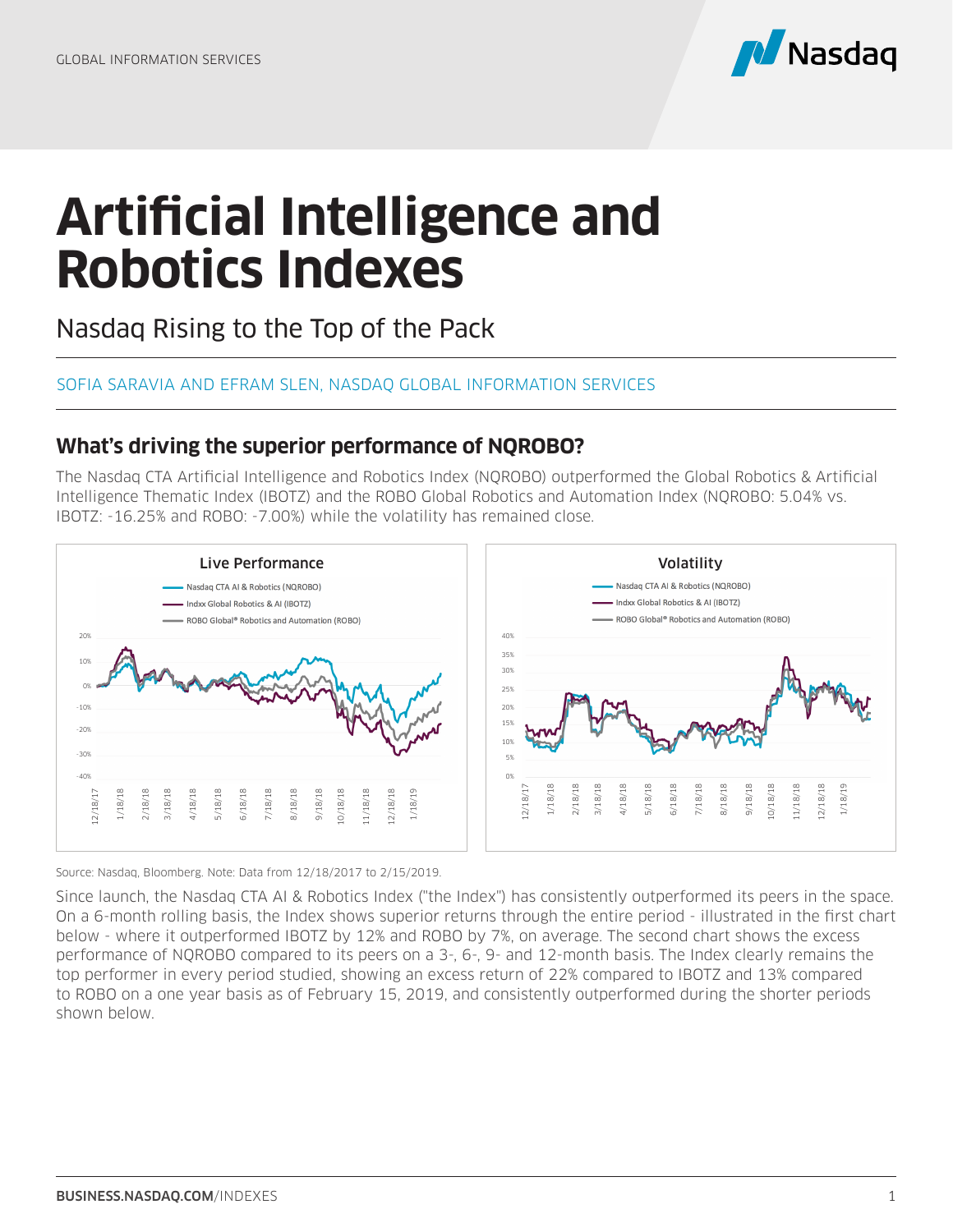

All three indexes were designed to provide global exposure to the Artificial Intelligence and Robotics space. Despite the similar thematic coverage, each of the indexes offers a different perspective. Out of the 149 unique holdings across the indexes, only 16 are common in all three. It is critical for investors who want to gain access to the AI and Robotics space to have a deep understanding of the differences in these indexes and what's driving the divergence in performance.

The important difference about NQROBO when compared to the other two indexes is that its tiered methodology is designed to track the three levels of the AI and Robotics industry involvement by classifying companies in the space into one of three categories: enabler, engager and enhancer.

• **Enablers** are companies that develop the building block components for robotics or artificial intelligence, such as advanced machinery, autonomous systems/self-driving vehicles, semiconductors, databases used for machine learning.

• **Engagers** are companies that design, create, integrate, or deliver robotics and/or artificial intelligence in the form of products, software, or systems.

• **Enhancers** are companies that provide their own value-added services within the Artificial Intelligence and Robotics ecosystem, but which are not core to their product or service offering.

Each of the three classifications has its own tiered weighting that is updated at each rebalance: enablers are 25%, engagers are 60% and enhancers are 15% (for more information on the index methodology, click [here1](https://indexes.nasdaqomx.com/docs/methodology_NQROBO.pdf)). While IBOTZ and ROBO include companies that either serve as building blocks (enablers) or are directly involved in creating products or services (engagers), these indexes generally overlook companies that leverage artificial intelligence and robotics to make these products or services more valuable (enhancers). By company count, 53% of "engager" and 81% of "enhancer" companies in NQROBO are unique to the Index and do not appear in IBOTZ or ROBO. It's important to note the very strong performance of these missing names from the competing indexes. The companies only in NQROBO that are engagers show a weighted performance of 6.0% since they were added to the Index, while enhancers dropped -1.0% (mainly driven by companies that were added during the September 2018 market peak) and enablers slid 0.8% (still a far cry from the negative returns experienced by the competing indexes on aggregate since 12/18/2017). In addition, it's worth pointing out the weighted performance by each category (enablers and enhancers were slightly negative at -2.7 and -0.3%, respectively, and engagers were positive at 9.3%). See below for this information and other statistics further breaking out the Index by enablers, engagers and enhancers. 1 https://indexes.were designed to provide global exponents in the similar thematic coverage, each of the indexes offer across the indexes, only 16 are common in all three. It is not the similar thematic overage to track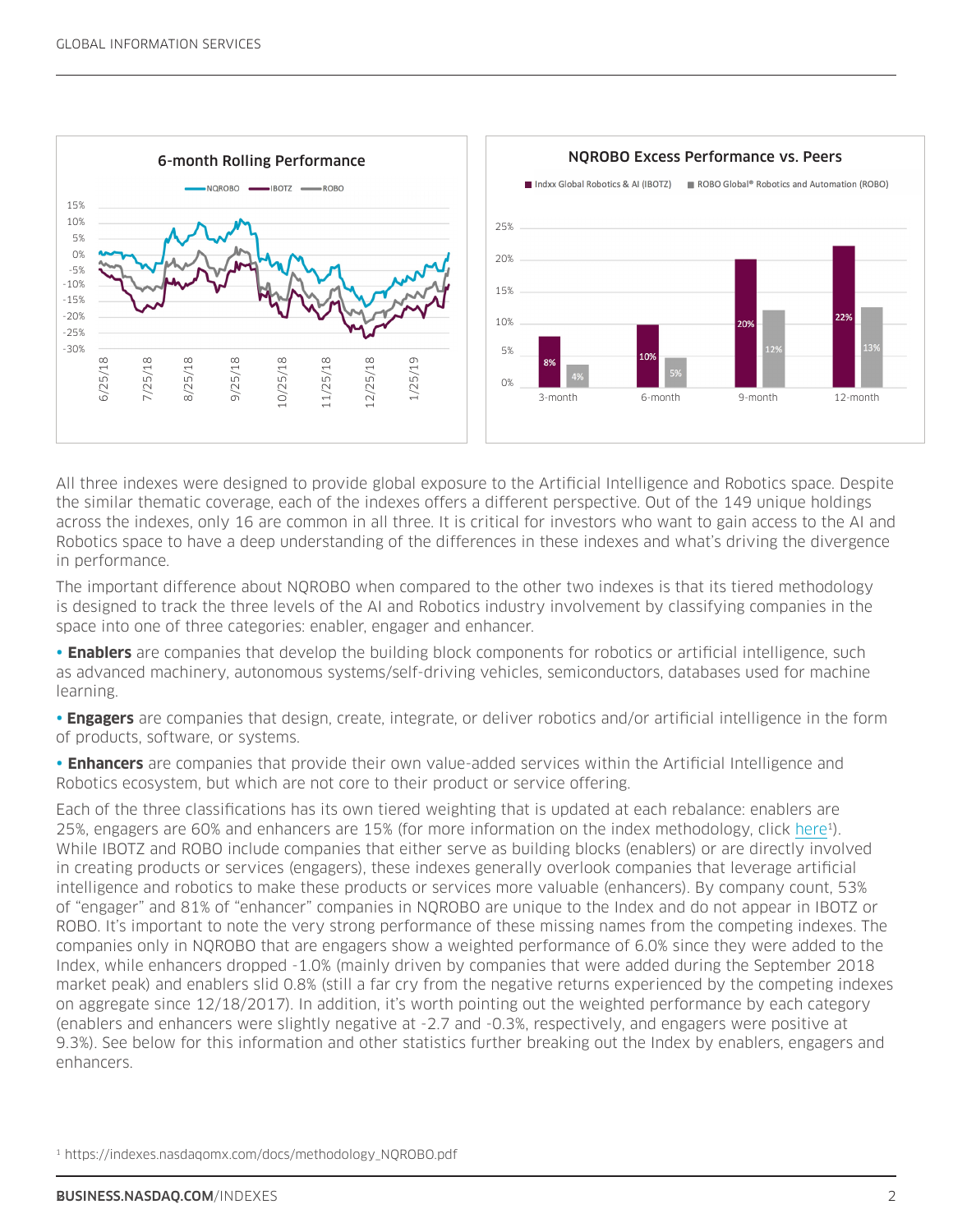

|                                | <b>ENABLER</b>             | <b>ENGAGER</b>             | <b>ENHANCER</b> |
|--------------------------------|----------------------------|----------------------------|-----------------|
| Example Companies              | Nvidia, Intuitive Surgical | Illumina, Dassault Systems | Tesla, Amazon   |
| Weight in the Index            | 24.3%                      | 60.9%                      | 14.8%           |
| Total Count                    | 30                         | 30                         | 32              |
| No. Companies only in NOROBO   | 7                          | 16                         | 26              |
| % Companies only in NQROBO     | 23.3%                      | 53.3%                      | 81.3%           |
| Weighted Performance*          | $-2.7%$                    | 9.3%                       | $-0.3%$         |
| Weighted Performance of Unique | $-0.8%$                    | 6.0%                       | $-1.0%$         |

Source: Nasdaq, FactSet. Note: Data as of 2/15/2019.

\* Performance figures calculated since companies were added to the Index. Most companies have been in the Index since launch on 12/18/2017, while others were added in March or September 2018.

Examples of these "engager" and "enhancer" companies in NQROBO that do not appear in IBOTZ or ROBO and have driven the strong performance of the Index are shown below.

| <b>IN INDEX SINCE</b> | <b>SYMBOL</b> | <b>COMPANY</b><br><b>NAME</b> | <b>COUNTRY</b><br><b>DOMICILE</b> | <b>INDUSTRY</b>    | <b>CTA</b><br><b>CATEGORY</b> | <b>PERFORMANCE</b><br><b>SINCE ADDED TO</b><br><b>INDEX</b> | <b>INDEX</b><br><b>WEIGHT</b> |
|-----------------------|---------------|-------------------------------|-----------------------------------|--------------------|-------------------------------|-------------------------------------------------------------|-------------------------------|
| 12/18/2017            | <b>NOW</b>    | Servicenow                    | US                                | Technology         | Engager                       | 80%                                                         | 2.39%                         |
| 12/18/2017            | <b>AVV</b>    | Aveva                         | GB                                | Technology         | Engager                       | 64%                                                         | 2.23%                         |
| 12/18/2017            | QQ            | Oinetig                       | GB                                | Industrials        | Engager                       | 31%                                                         | 1.98%                         |
| 12/18/2017            | 4684          | Obic                          | JP                                | Technology         | Engager                       | 29%                                                         | 2.05%                         |
| 9/24/2018             | <b>CIEN</b>   | Ciena                         | US.                               | Technology         | Engager                       | 28%                                                         | 2.32%                         |
| 12/18/2017            | <b>GRMN</b>   | Garmin                        | <b>CH</b>                         | Consumer Goods     | Engager                       | 22%                                                         | 2.02%                         |
| 12/18/2017            | <b>ANSS</b>   | Ansys                         | US                                | Technology         | Engager                       | 18%                                                         | 2.03%                         |
| 9/24/2018             | <b>AVLR</b>   | Avalara                       | US                                | Technology         | Enhancer                      | 22%                                                         | 0.69%                         |
| 9/24/2018             | OMCL          | Omnicell                      | US                                | Health Care        | Enhancer                      | 18%                                                         | 0.47%                         |
| 12/18/2017            | 9984          | Softbank                      | JP                                | Telecommunications | Enhancer                      | 16%                                                         | 0.49%                         |

Source: Nasdaq, FactSet. Note: Data as of 2/15/2019.